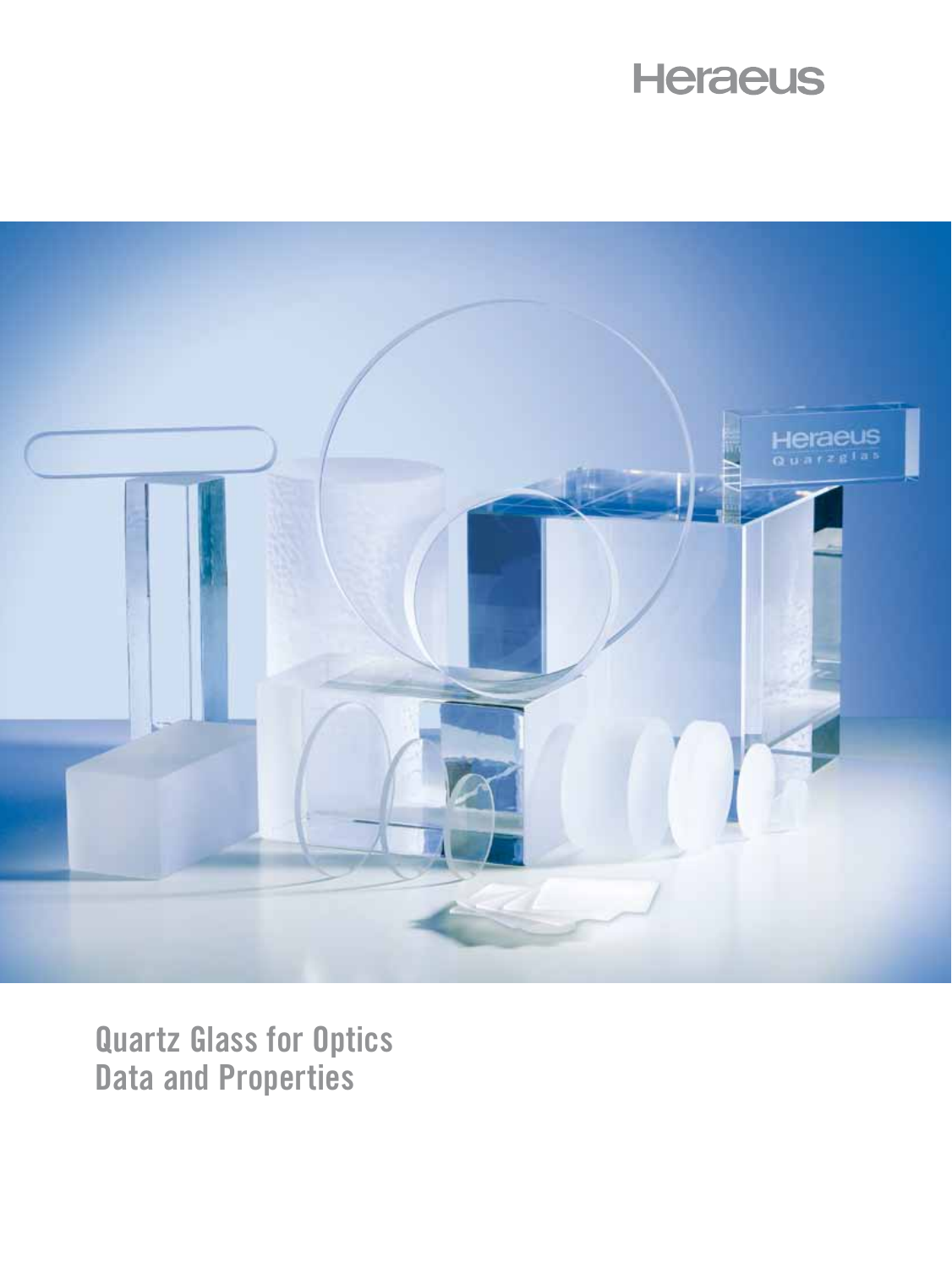# **Quartz Glass for Optics Data and Properties**

 $\langle \psi_{\hat{y}} \rangle$  = 3D material, optically isotropic. In quartz glass, the homogeneity is typically specified in one direction only. Heraeus manufactures quartz glass grades, which are controlled and specified in all 3 directions regarding striae, homogeneity and stress induced birefringence, for the most demanding applications. These materials are identified by the  $\sqrt[3]{\bullet}$  3D symbol.

- $\bullet$  For raw formed ingots the bubble specification is valid for the area defined by the minimum diameter tolerance. For machined parts it is defined as 100 % of the material.
- <sup>2</sup> Bubbles or inclusions ≤ 0.08 mm diameter are not counted. For Suprasil® 311/312 and Suprasil® 3001/3002 a specification for bubbles and inclusions of ≤ 10µm is possible on request.
- $\bullet$  For non-spherical bubbles the diameter is averaged.
- $\bullet$  The  $\Delta$ n value is the maximum permissible lateral variation in refractive index (measured by interferometer at 632.8 nm after subtraction of tilt and offset) over 90% of the diameter or edge length of a fine ground piece, or 80% of a raw formed ingot.

| Grade                             |                         |                                                                                                              | <b>Bubbles and Inclusions</b>           | $\bullet$                                                                        |                                                                                | ❺<br><b>Homogeneity</b>      |
|-----------------------------------|-------------------------|--------------------------------------------------------------------------------------------------------------|-----------------------------------------|----------------------------------------------------------------------------------|--------------------------------------------------------------------------------|------------------------------|
|                                   |                         | The bubble grade is given for every 100 cm <sup>3</sup> .<br>Quartzglass from Heraeus is free of inclusions. |                                         |                                                                                  | $\Delta$ n-value                                                               |                              |
|                                   |                         | <b>DIN 58927</b>                                                                                             | DIN ISO 10110 <sup><sup>®</sup></sup>   | Total cross-<br>sections (in mm <sup>2</sup> )<br>of all bubbles<br>(TBCS value) | Striae class as <sup>@</sup><br>per DIN ISO 10110<br>$per 30$ mm<br>thickness) | PV value<br>(Peak-to-Valley) |
| Suprasil <sup>®</sup> 311         | ◈                       | $\pmb{0}$                                                                                                    | $1/1*0.08$                              | $\leq 0.015$                                                                     | $2 / -15$                                                                      | $\leq 3\cdot 10^{-6}$        |
| Suprasil <sup>®</sup> 312         |                         | $\mathbf 0$                                                                                                  | $1/1*0.08$                              | $\leq 0.015$                                                                     | $2/-;5$                                                                        | $\leq 4 \cdot 10^{-6}$       |
| Suprasil <sup>®</sup> 3001        | ◈                       | $\mathbf{0}$                                                                                                 | $1/1*0.08$                              | $\leq 0.015$                                                                     | $2 / -15$                                                                      | $\leq 4\cdot 10^{-6}$        |
| Suprasil <sup>®</sup> 3002        |                         | $\mathbf 0$                                                                                                  | $1/1*0.08$                              | $\leq 0.015$                                                                     | $2 / -15$                                                                      | $\leq 10\cdot 10^{-6}$       |
| Suprasil <sup>®</sup> 300         |                         | $\mathbf 0$                                                                                                  | $1/1*0.08$                              | $\leq 0.015$                                                                     | acc. MIL                                                                       | n. sp.                       |
| Suprasil <sup>®</sup> 1           | ◈                       | $\mathbf{0}$                                                                                                 | $1/1*0.08$                              | $\leq 0.015$                                                                     | $2 / -15$                                                                      | $\leq 5\cdot 10^{-6}$        |
| Suprasil® 2 Grade A               |                         | $\pmb{0}$                                                                                                    | $1/1*0.08$                              | $\leq 0.015$                                                                     | $2 / -15$                                                                      | $\leq 5\cdot 10^{-6}$        |
| Suprasil® 2 Grade B               |                         | $\pmb{0}$                                                                                                    | $1/1*0.08$                              | $\leq 0.015$                                                                     | $2/-;5$                                                                        | $\leq 10\cdot 10^{-6}$       |
| Suprasil <sup>®</sup> CG          |                         | $\mathbf{0}$                                                                                                 | $1/1*0.08$                              | $\leq 0.015$                                                                     | acc. MIL                                                                       | $\leq 30\cdot 10^{-6}$       |
| Suprasil <sup>®</sup> 1 ArF / KrF | $\bullet$               | $\pmb{0}$                                                                                                    | $1/1*0.08$                              | $\leq 0.015$                                                                     | $2/-;5$                                                                        | $\leq 5\cdot 10^{-6}$        |
| Suprasil® 2 ArF / KrF             |                         | $\pmb{0}$                                                                                                    | $1/1*0.08$                              | $\leq 0.015$                                                                     | $2/-;5$                                                                        | $\leq 5\cdot 10^{-6}$        |
| Spectrosil <sup>®</sup> 2000      |                         | $\mathbf 0$                                                                                                  | $1/1*0.08$                              | $\leq 0.015$                                                                     | $2 / -15$                                                                      | $\leq 10\cdot 10^{-6}$       |
| Homosil <sup>®</sup> 101          | $\delta_{\rm eff}$      | $\mathbf{0}$                                                                                                 | $1/2*0.10$                              | $\leq 0.03$                                                                      | $2/-;5$                                                                        | $\leq 3\cdot 10^{-6}$        |
| Herasil <sup>®</sup> 102          |                         | $\mathbf 0$                                                                                                  | $1/1*0.20$                              | $\leq 0.1$                                                                       | $2/-;5$                                                                        | $\leq 4\cdot 10^{-6}$        |
| Infrasil <sup>®</sup> 301         | $\sqrt{\frac{1}{2}g}$ . | $\mathbf{0}$                                                                                                 | $1/1*0.16$                              | $\leq 0.03$                                                                      | $2/-;5$                                                                        | $\leq 5\cdot 10^{-6}$        |
| Infrasil <sup>®</sup> $302$       |                         | 0.1                                                                                                          | $1/1*0.35$                              | $\leq 0.1$                                                                       | $2/-;5$                                                                        | $\leq 6\cdot 10^{-6}$        |
| HOQ <sup>®</sup> 310              |                         | 23                                                                                                           | $1/1*0.63 \le 6$ kg<br>$1/2*1.0 > 6$ kg | 0.5                                                                              | n. sp.                                                                         | n. sp.                       |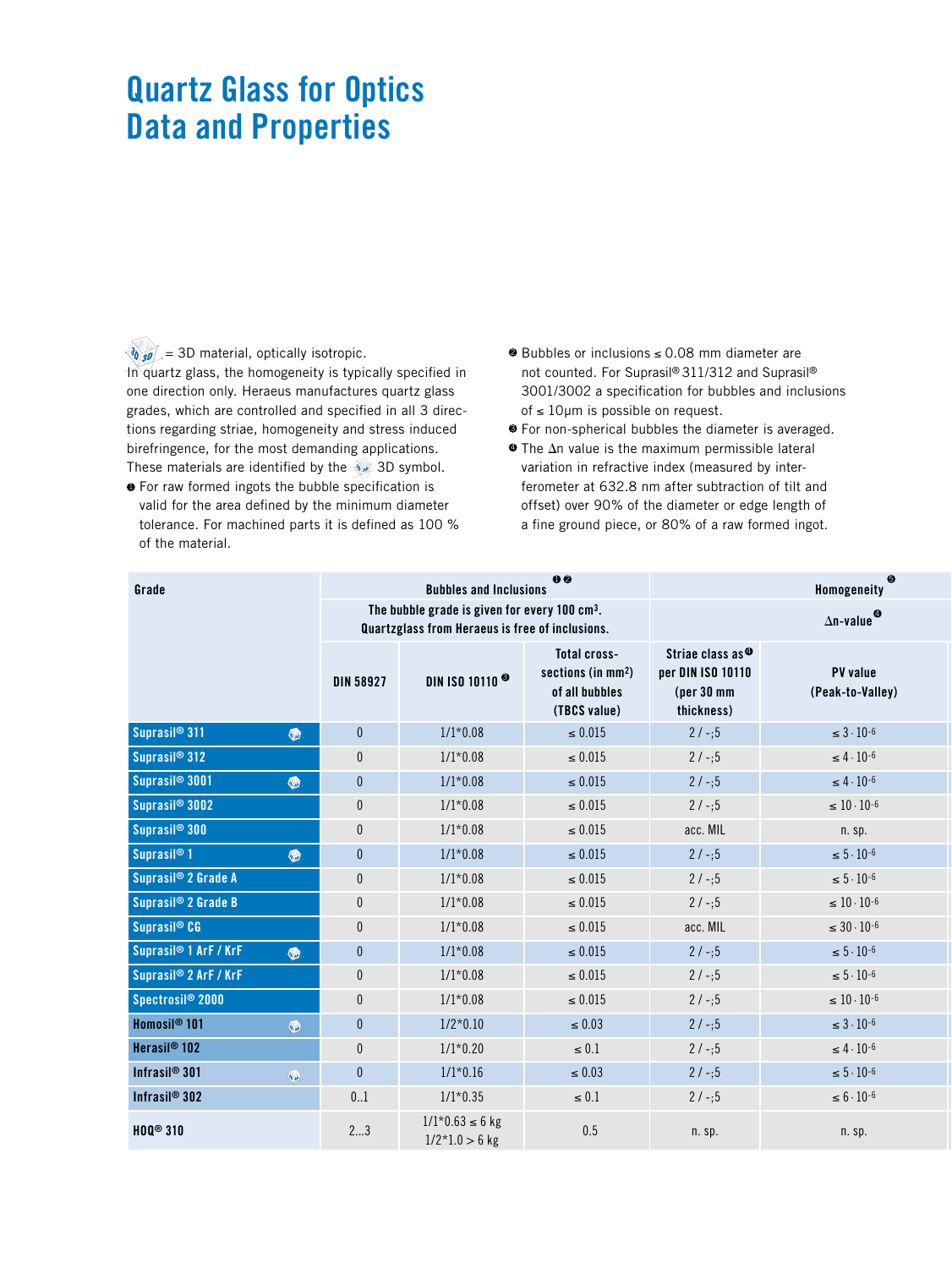The maximum test diameter is 430 mm. Larger pieces are measured using overlapping interferograms.

- **O** Does not apply to drawn rods.
- <sup>6</sup> Lower values available on request.
- **•** The residual strain values refer to the measured phase difference per cm light path. The edge zone is defined as the outer 10% (for raw formed ingots and rods, the edge zone is defined as the outer 15%) of diameter or side-length.

#### n. sp. = not specified

|                                    |                        | Residual Strain <sup>o</sup> | Fluorescence                                                                                                | OH-Content         |
|------------------------------------|------------------------|------------------------------|-------------------------------------------------------------------------------------------------------------|--------------------|
| PV values<br>by special<br>request | in the center<br>nm/cm | at the edges<br>nm/cm        | Excitation by Hg-Lamp@<br>$\lambda = 254$ nm and<br>UG 5-filter; Lamp-power: 8W,<br>Detection : adapted eye | ppm<br>$(\mu g/g)$ |
| $\leq 1\cdot 10^{-6}$              | $\leq 5$               | 515                          | free                                                                                                        | ca. 200            |
| $\leq 1\cdot 10^{-6}$              | $\leq 5$               | 515                          | free                                                                                                        | ca. 200            |
| $\leq 1\cdot 10^{-6}$              | $\leq 6$               | 515                          | slight blue                                                                                                 | $\leq 1$           |
| $\leq 1\cdot 10^{-6}$              | $\leq 6$               | 515                          | slight blue                                                                                                 | $\leq 1$           |
| $\sim$                             | $\leq 5$               | 515                          | slight blue                                                                                                 | $\leq 1$           |
| $\leq 1\cdot 10^{-6}$              | $\leq 5$               | 515                          | free                                                                                                        | 4001200            |
| $\leq 1\cdot 10^{-6}$              | $\leq 5$               | 515                          | free                                                                                                        | $\leq 1000$        |
| $\sim$                             | $\leq 5$               | 515                          | free                                                                                                        | $\leq 1000$        |
| $\sim$                             | $\leq 20$              | n. sp.                       | free                                                                                                        | 4001200            |
| $\leq 1\cdot 10^{-6}$              | $\leq 5$               | 515                          | free                                                                                                        | 4001200            |
| $\leq 1\cdot 10^{-6}$              | $\leq 5$               | 515                          | free                                                                                                        | 4001200            |
| $\leq 3\cdot 10^{-6}$              | $\leq 5$               | 515                          | free                                                                                                        | $\leq 1200$        |
| $\leq 1\cdot 10^{-6}$              | $\leq 5$               | 515                          | blue-violet                                                                                                 | ca. 150            |
| $\leq 1\cdot 10^{-6}$              | $\leq 5$               | 515                          | blue-violet                                                                                                 | ca. 150            |
| $\leq 2\cdot 10^{-6}$              | $\leq 5$               | 515                          | blue-violet                                                                                                 | $\leq 8^\circ$     |
| $\leq 3\cdot 10^{-6}$              | $\leq 5$               | 515                          | blue-violet                                                                                                 | $\leq 8$ $\odot$   |
| $\sim$                             | $\leq 10$              | 1020                         | blue-violet                                                                                                 | ca. 30             |

### **Refractive index**

at 20°C and 1 bar The given values are interpolated from measured values having an accuracy of  $\pm 3.10^{-5}$ .

In contrast to other optical glasses, quartz glass shows very little difference in refractive index from melt to melt.

\*without Suprasil® 3001, 3002, 300

|                    | Wavelength<br>nm                       | Suprasil-<br>family                                 | Homosil /<br>Herasil /<br>Infrasil / HOQ            |
|--------------------|----------------------------------------|-----------------------------------------------------|-----------------------------------------------------|
| ArF                | 190<br>193,4<br>200<br>202,54<br>220   | 1.56572<br>1,56013<br>1,55051<br>1,52845            | 1,54729<br>1.5287                                   |
| KrF                | 232,94<br>240<br>248,4<br>260          | 1,51334<br>1,50833<br>1,50239                       | 1,51834<br>1,51359<br>1,50264                       |
| 4 x Nd:YAG         | 266                                    | 1,49968                                             | 1,49993                                             |
|                    | 274,87                                 | 1,49607                                             | 1,49634                                             |
|                    | 280                                    | 1.49416                                             | 1.49439                                             |
| XeCI               | 300                                    | 1,48779                                             | 1.48800                                             |
|                    | 308                                    | 1,48564                                             | 1,48583                                             |
|                    | 320                                    | 1,48274                                             | 1,48292                                             |
| HeCd<br>N2         | 325<br>337<br>340<br>360               | 1.48164<br>1,47921<br>1,47865<br>1,47529            | 1.48182<br>1,47938<br>1,47881<br>1,47544            |
| (ni)               | 365,48                                 | 1,47447                                             | 1,47462                                             |
|                    | 380                                    | 1,47248                                             | 1,47262                                             |
|                    | 400                                    | 1,47012                                             | 1,47025                                             |
| (nh)               | 404,65                                 | 1,46962                                             | 1,46975                                             |
| (ng)               | 435,83                                 | 1,46669                                             | 1,46681                                             |
| HeCd               | 441,6                                  | 1,46622                                             | 1,46634                                             |
| Kr                 | 447,1                                  | 1,46578                                             | 1,46591                                             |
| (nF)               | 486,13                                 | 1,46313                                             | 1,46324                                             |
| Ar                 | 488                                    | 1,46301                                             | 1,46313                                             |
| Ar                 | 514,5                                  | 1,46156                                             | 1.46166                                             |
| 2 x Nd:YAG         | 532                                    | 1,46071                                             | 1,46081                                             |
| (ne)               | 546,07                                 | 1,46008                                             | 1,46018                                             |
| (nd)               | 587,56                                 | 1,45846                                             | 1,45856                                             |
| HeNe               | 632,8                                  | 1,45702                                             | 1,45711                                             |
| (nc)<br>Ruby<br>Kr | 656,27<br>694,3<br>752,5<br>800<br>850 | 1,45637<br>1,45542<br>1,45419<br>1,45332<br>1,45250 | 1,45646<br>1,45552<br>1,45428<br>1,45341<br>1,45259 |
| GaAs               | 900                                    | 1,45175                                             | 1,45185                                             |
|                    | 905                                    | 1,45168                                             | 1,45177                                             |
|                    | 1000                                   | 1,45042                                             | 1,45051                                             |
| Nd:YAG<br>HeNe     | 1064<br>1153<br>1200                   | 1,44963<br>1,44859<br>1,44805                       | 1,44972<br>1,44868<br>1,44815                       |
| Nd:YAG             | 1319                                   | 1.44670                                             | 1.44680                                             |
|                    | 1400                                   | 1,44578                                             | 1,44589                                             |
|                    | 1600                                   | 1,44342                                             | 1,44353                                             |
|                    | 1800                                   | 1,44087                                             | 1,44099                                             |
|                    | 2000                                   | 1,43809                                             | 1,43821                                             |
|                    | 2200                                   | 1,43501                                             | 1.43515                                             |
|                    | 2400                                   | 1,43163                                             | 1,43177                                             |
|                    | 2600                                   | 1,42789                                             | 1,42804                                             |
|                    | 2800                                   | 1.42377                                             | 1,42393                                             |
|                    | 3000                                   | 1,41925                                             | 1,41941                                             |
|                    | 3200                                   | 1,41427                                             | 1,41444                                             |
|                    | 3400                                   | 1,40881                                             | 1,40897                                             |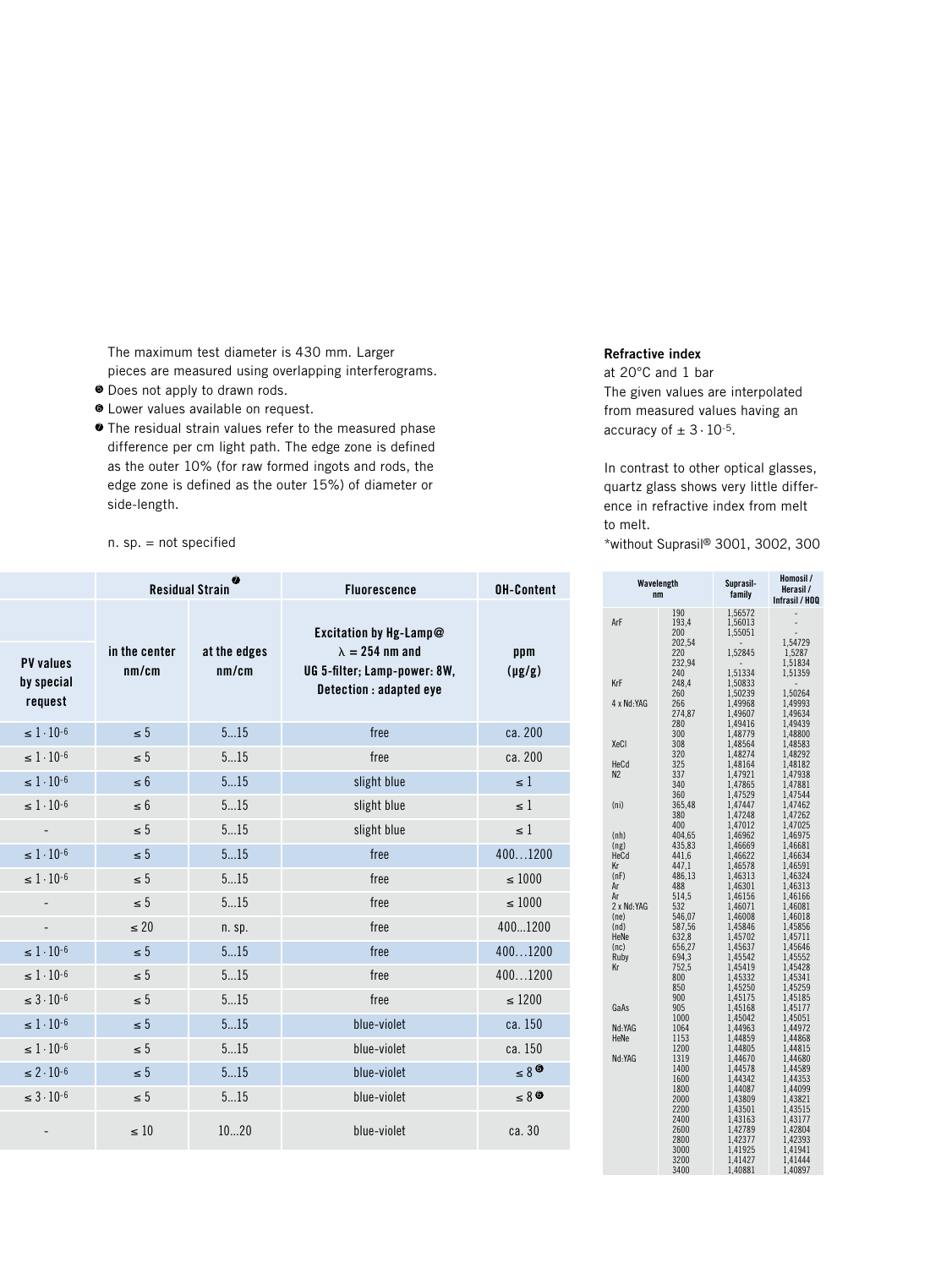# **Optical Homogeneity**

The false colour interferogram below shows the typical two-dimensional refraction-index distribution. The interferogram belongs to a circular blank.

The sectional view along the diameter shows the refraction-index distribution across the blank. One can clearly see the very low value in the center of the plate and the rise close to the edge.

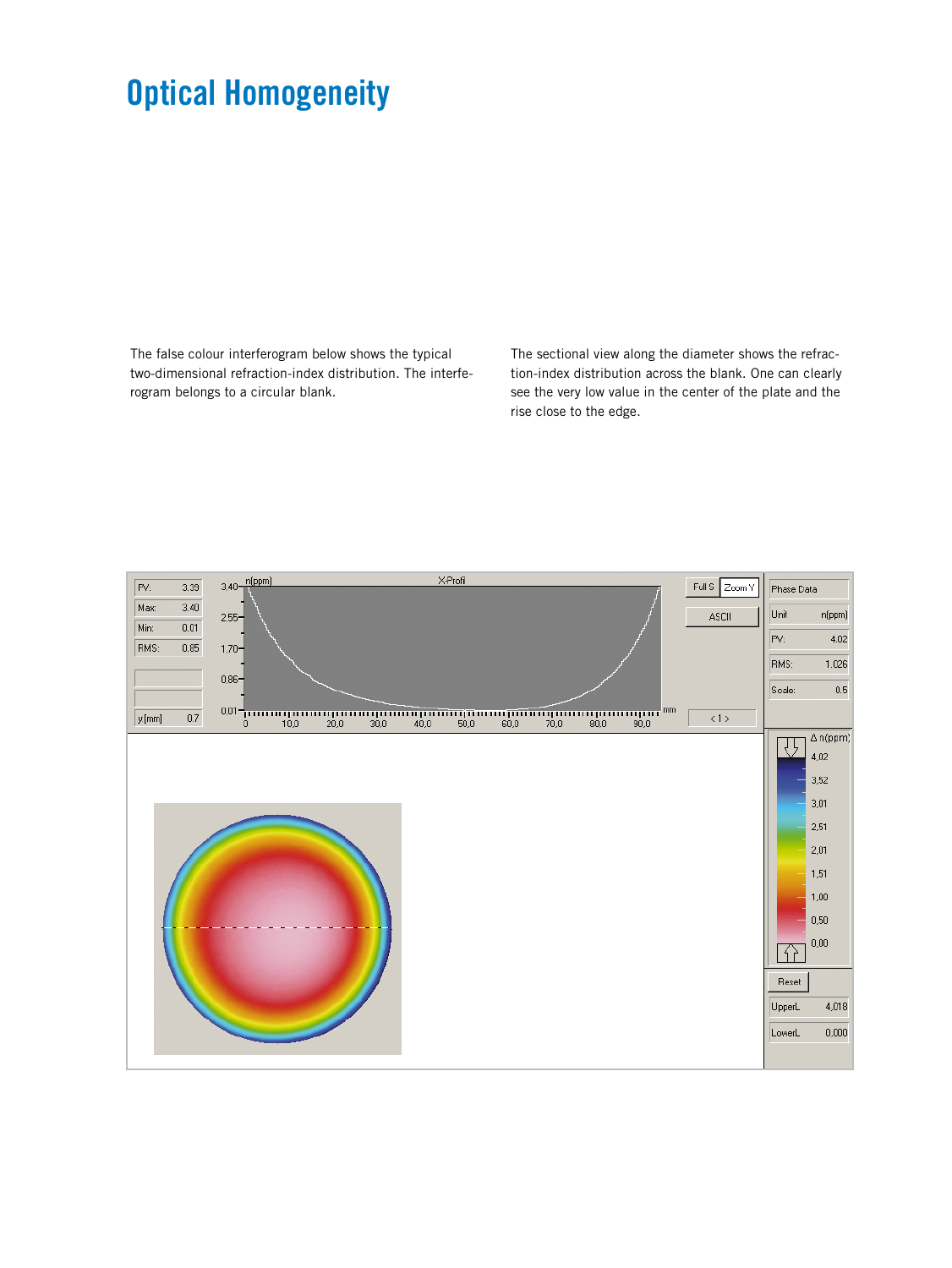

**Wavelength (nm)**

**Measured transmission including Fresnel reflection losses (1-R)2**

two uncoated surfaces.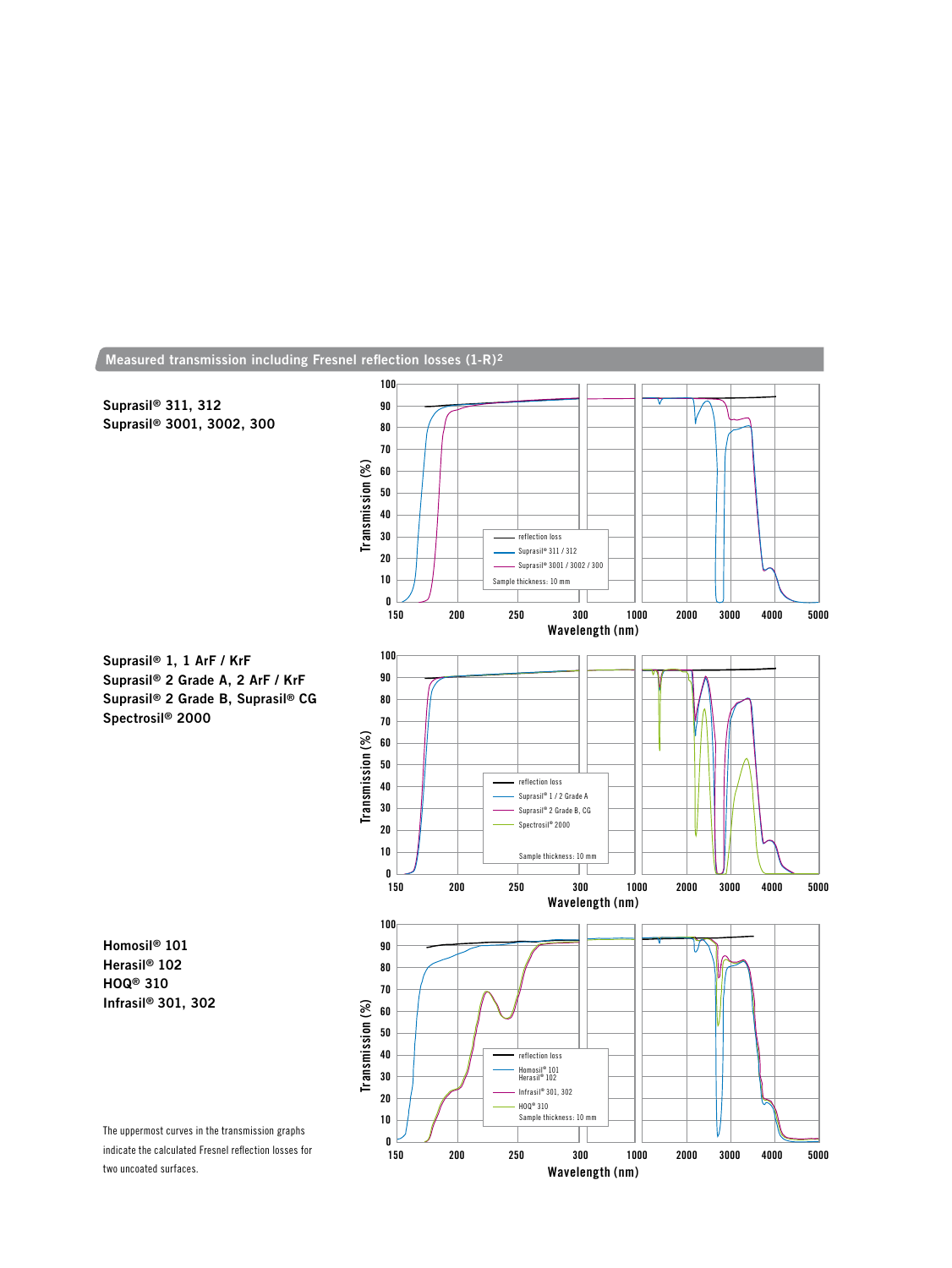# **Technical Properties**

## **Internal transmission (%)**

Values of pure transmissions of a 10 mm thick sample for selected UV-Wavelengths.

| Wavelength<br>n <sub>m</sub> | Suprasil <sup>®</sup> ArF/<br>KrF | $Suprasil^*$<br>family | Homosil <sup>®</sup> 101<br>Herasil <sup>®</sup> $102$ |
|------------------------------|-----------------------------------|------------------------|--------------------------------------------------------|
|                              | - specified -                     | - typical -            |                                                        |
| 193.4                        | $\geq 99.30$                      | 98.50                  | 92.00                                                  |
| 248.4                        | $\geq 99.80$                      | 99.50                  | 98.00                                                  |
| 266                          | 99.90                             | 99,90                  | 99.50                                                  |

#### **Relative temperature coefficients of the refractive index in 10-6 K-1**

| Wave-<br>length | Suprasil <sup>®</sup> -family,<br>Spectrosil <sup>®</sup> |                  | Homosil <sup>®</sup> / Herasil <sup>®</sup> /<br>Infrasil®/H0Q® |                  |  |
|-----------------|-----------------------------------------------------------|------------------|-----------------------------------------------------------------|------------------|--|
| nm              | $020^{\circ}C$                                            | $2040^{\circ}$ C | $020^{\circ}C$                                                  | $2040^{\circ}$ C |  |
| 237.8           | 14.6                                                      | 14.9             | 15,2                                                            | 15.3             |  |
| 365             | 11                                                        | 11,2             | 11.5                                                            | 11.6             |  |
| 546.1           | 9.9                                                       | 10.1             | 10.6                                                            | 10,7             |  |
| 587,6           | 9,8                                                       | 10.0             | 10.5                                                            | 10.6             |  |
| 643,8           | 9,6                                                       | 9,8              | 10,4                                                            | 10,5             |  |

#### **Abbe constant**

|  | $67,8 \pm 0,5$ |
|--|----------------|
|--|----------------|

| Birefringence constant @ 633 nm |                 |                 |  |  |  |
|---------------------------------|-----------------|-----------------|--|--|--|
| nm<br>$cm \cdot bar$            | $3.54 \pm 0.05$ | $3.61 \pm 0.05$ |  |  |  |

## **Refraction index dispersion**

Dispersion constants (Sellmeier)

|                | Suprasil <sup>®</sup> -family,<br><b>Spectrosil®</b> | Homosil® / Herasil® /<br>Infrasi@/HO@@ |
|----------------|------------------------------------------------------|----------------------------------------|
| B1             | $4.73115591 \cdot 10^{-1}$                           | 4.76523070 - 10-1                      |
| B <sub>2</sub> | $6.31038719 \cdot 10^{-1}$                           | $6,27786368 \cdot 10^{-1}$             |
| B <sub>3</sub> | $9.06404498 \cdot 10^{-1}$                           | $8.72274404 \cdot 10^{-1}$             |
| C <sub>1</sub> | $1.29957170 \cdot 10^{-2}$                           | $2.84888095 \cdot 10^{-3}$             |
| C <sub>2</sub> | 4.12809220 · 10-3                                    | $1.18369052 \cdot 10^{-2}$             |
| C <sub>3</sub> | $9,87685322 \cdot 10^{1}$                            | $9.56856012 \cdot 101$                 |

#### **Sellmeier Equation:**

 $n^2 - 1 = B_1 \lambda^2 /(\lambda^2 - C_1) + B_2 \lambda^2 /(\lambda^2 - C_2) + B_3 \lambda^2 /(\lambda^2 - C_3)$ Wavelength  $\lambda$  in µm at 20°C

### **Typical trace impurities in quartz glass**

| <b>Impurities</b>       | $Suprasi®$ -<br>family,<br><b>Spectrosil®</b><br>ppm | Herasil <sup>®</sup> 102<br>/Homosil <sup>®</sup> 101<br>ppm | Infrasil <sup>®</sup> /<br><b>HOQ®</b><br>ppm |
|-------------------------|------------------------------------------------------|--------------------------------------------------------------|-----------------------------------------------|
| $Al =$ aluminium        | $\le 0.010$                                          | 10                                                           | 20                                            |
| $Ca = calcium$          | $\leq 0.015$                                         | 1                                                            | 1                                             |
| $Cr =$ chrome           | $\leq 0.001$                                         | 0,1                                                          | 0,1                                           |
| $Cu = copper$           | $\le 0.003$                                          | 0,1                                                          | 0,1                                           |
| $Fe = iron$             | $\le 0.005$                                          | 0,2                                                          | 0,8                                           |
| $K = \text{potas}$ sium | $\le 0.010$                                          | 0,1                                                          | 0,8                                           |
| $Li = Iithium$          | $\leq 0.001$                                         | 1                                                            | 1                                             |
| $Mg$ = magnesium        | $\le 0.005$                                          | 0,1                                                          | 0,1                                           |
| $Na = sodium$           | $\le 0.010$                                          | 1                                                            | 1                                             |
| $Ti = titanium$         | $\le 0.005$                                          | 0,1                                                          | 1                                             |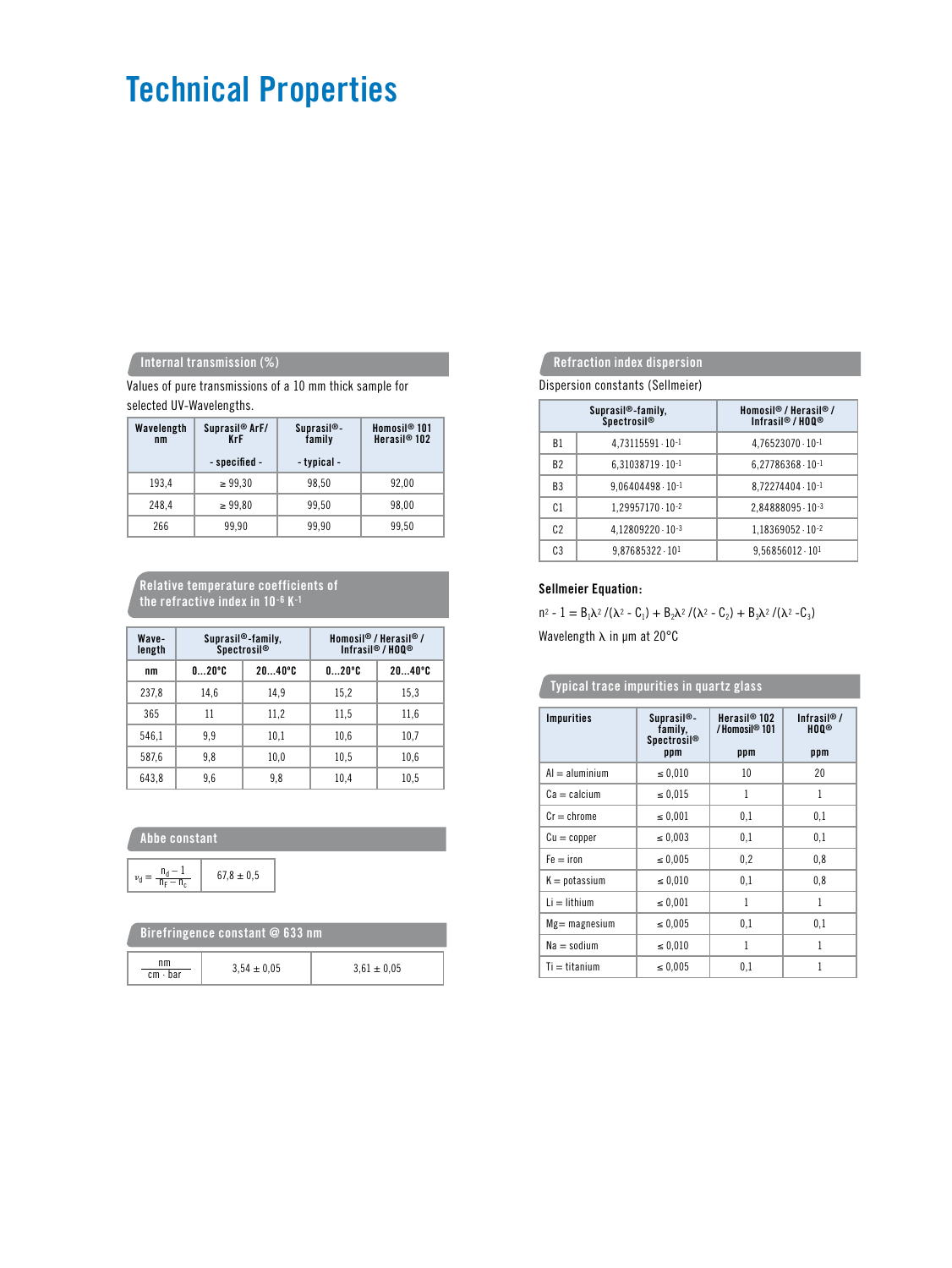| Mechanical data                              |                   | Suprasil®-family, Spectrosil®<br>Homosil <sup>®</sup> / Herasil <sup>®</sup> / Infrasil <sup>®</sup> / HOQ <sup>®</sup> |
|----------------------------------------------|-------------------|-------------------------------------------------------------------------------------------------------------------------|
| Density                                      | g/cm <sup>3</sup> | 2,20                                                                                                                    |
| Mohs-hardness                                |                   | $5, 5, \ldots, 6, 5$                                                                                                    |
| Micro-hardness                               | N/mm <sup>2</sup> | 86009800                                                                                                                |
| Knoop-hardness                               | N/mm <sup>2</sup> | 58006200                                                                                                                |
| Modulus of elasticity<br>(at $20^{\circ}$ C) | N/mm <sup>2</sup> | $7.0 \cdot 10^{4}$                                                                                                      |
| Modulus of torsion                           | N/mm <sup>2</sup> | 3.10 <sup>4</sup>                                                                                                       |
| Poisson's ratio                              |                   | 0,17                                                                                                                    |
| Compressive strength                         | N/mm <sup>2</sup> | 1150                                                                                                                    |
| Tensile strength                             | N/mm <sup>2</sup> | 50                                                                                                                      |
| Bending strength                             | N/mm <sup>2</sup> | 67                                                                                                                      |
| <b>Torsional strength</b>                    | N/mm <sup>2</sup> | 30                                                                                                                      |
| Sound velocity                               | m/s               | 5720                                                                                                                    |

| <b>Electrical data</b>               |                                     |                     |  |  |  |
|--------------------------------------|-------------------------------------|---------------------|--|--|--|
| Resistivity in $\Omega$ ·m           |                                     |                     |  |  |  |
| $20^{\circ}$ C                       |                                     | 1016                |  |  |  |
| $400^{\circ}$ C                      |                                     | 10 <sup>8</sup>     |  |  |  |
| $800^{\circ}$ C                      |                                     | $6, 3 \cdot 10^{4}$ |  |  |  |
| 1200°C                               |                                     | $1, 3 \cdot 10^{3}$ |  |  |  |
| Dielectric strength in kV/mm         |                                     |                     |  |  |  |
| (Layer thickness $\geq 5$ mm)        |                                     |                     |  |  |  |
| $20^{\circ}$ C                       |                                     | 4050                |  |  |  |
| $500^{\circ}$ C                      |                                     | 45                  |  |  |  |
| Dielectric loss angle (tg $\delta$ ) |                                     |                     |  |  |  |
| 1kHz                                 |                                     | 0,0005              |  |  |  |
| 11000MHz                             |                                     | < 0,001             |  |  |  |
| $3.104$ MHz                          |                                     | 0,0004              |  |  |  |
|                                      | Dielectric constant $(\varepsilon)$ |                     |  |  |  |
| $20^{\circ}$ C                       | $01$ MHz                            | 3,7                 |  |  |  |
| $23^{\circ}$ C                       | $01000$ MHz                         | 3,80                |  |  |  |
| $23^{\circ}$ C                       | $3 \cdot 10^4$ MHz                  | 3,81                |  |  |  |

| <b>Thermal data</b>                   |                     | $Suprasil®$ -<br>Family,<br>Spectrosil® | Homosil <sup>®</sup> /<br>Herasil <sup>®</sup> /<br>Infrasil <sup>®/</sup><br><b>HOQ®</b> |
|---------------------------------------|---------------------|-----------------------------------------|-------------------------------------------------------------------------------------------|
| Softening temperature                 | °C                  | 1600                                    | 1730                                                                                      |
| Annealing temperature                 | ۰c                  | 1120                                    | 1180                                                                                      |
| strain temperature                    | °C                  | 1025                                    | 1075                                                                                      |
| Max. working temperature              | °C                  |                                         |                                                                                           |
| continuous                            | °C                  | 950                                     | 1150                                                                                      |
| short-term                            | °C                  | 1200                                    | 1300                                                                                      |
| Mean specific heat J/kg · K           |                     |                                         |                                                                                           |
|                                       | $0100^{\circ}C$     |                                         | 772                                                                                       |
|                                       | $0500^{\circ}C$     | 964                                     |                                                                                           |
|                                       | $0900^{\circ}C$     | 1052                                    |                                                                                           |
| Heat conductivity W/m · K             |                     |                                         |                                                                                           |
| $20^{\circ}$ C                        |                     | 1,38                                    |                                                                                           |
| 100°C                                 |                     | 1,46                                    |                                                                                           |
| $200^{\circ}$ C                       |                     | 1,55                                    |                                                                                           |
| $300^{\circ}$ C                       |                     | 1,67                                    |                                                                                           |
| $400^{\circ}$ C                       |                     | 1,84                                    |                                                                                           |
| $950^{\circ}$ C                       |                     | 2,68                                    |                                                                                           |
| Mean termal expansion coefficient K-1 |                     |                                         |                                                                                           |
| $-1600$ °C                            |                     | $\mathbf{0}$                            |                                                                                           |
| $-500$ °C                             |                     | $2,7 \cdot 10^{-7}$                     |                                                                                           |
| $0100^{\circ}$ C                      | $5.1 \cdot 10^{-7}$ |                                         |                                                                                           |
| $0200^{\circ}C$                       | $5,8 \cdot 10^{-7}$ |                                         |                                                                                           |
| $0300^{\circ}C$                       | $5.9 \cdot 10^{-7}$ |                                         |                                                                                           |
| $0600^{\circ}C$                       | $5,4 \cdot 10^{-7}$ |                                         |                                                                                           |
| $0900^{\circ}$ C                      |                     | $4,8 \cdot 10^{-7}$                     |                                                                                           |